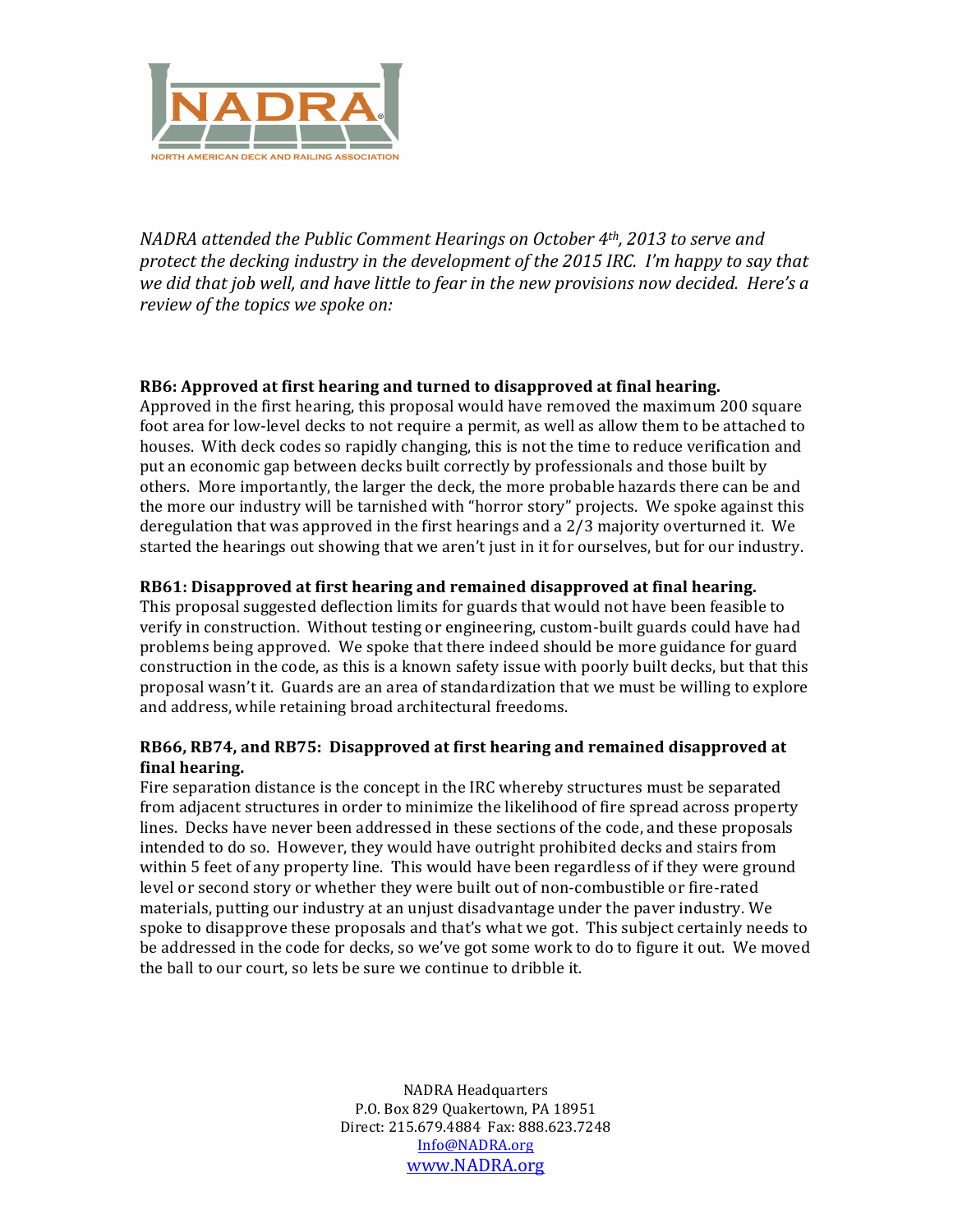

# **RB102:** Disapproved at first hearing and turned to approved at final hearing.

This proposal rewrote the section on stairway lighting...a section that is currently very, very confusing. There were some problems with the original proposal, so we spoke against it at the first hearing and it was disapproved. The proponent brought back a revised version that was much better. We spoke in favor at the hearings to support the proposal and it was approved as modified with a minimum  $2/3$  majority. This section is now much more clear by separating the provisions for interior and exterior stairways, and specifying that a light is only required near the top landing of exterior stairways. This section might be able to use a little tweaking in the next edition, but it's far better than what was there. The more clear code is, the more consistently it can be enforced from jurisdiction to jurisdiction and inspector to inspector. Thanks, Association of Minnesota Building Officials for this great proposal!

## **RB133:** Disapproved at first hearing and turned approved at final hearing.

This proposal from the Stair Manufacturer's Association (SMA) intended to clarify the requirement for opening limitations at open risers on stairways. The first proposal had some issues and was disapproved. The proponent brought back a modified version at the final hearings and we testified in support. A  $2/3$  majority agreed, and this section will now be much more clear and understandable. Code that's easy to read and uniformly understandable helps everyone. Thanks SMA for this great work!

#### **RB187** and 192: Disapproved at the first hearing and remained disapproved at the **final hearing.**

The IRC currently has no provisions for decks located in flood zones, and that's what these proposals aimed to accomplish. Addressing both stairs and decks in various flood zones, these proposals were disapproved in the first hearing. The proponents (FEMA and DHS) brought back modifications, but without clear guidance. The provisions included some challenging and vague requirements that would be contradictory in nature. Expecting decks to be frangible and break into small pieces, but not providing any answers to what that means. How small do the pieces have to be, and how do you build something to stay together under normal loading, but then dismantle under flood. We asked for more collaboration with the industry and to disapprove the modified proposals. The membership agreed. The next step here is to work with these organizations and prepare understandable code for the future. We certainly don't want our decks and railings to negatively affect flood events.

## **RB262** Approved at the first hearing, and modified by our proposal at the final **hearing.**

The recent testing from Washington State University revealed that ledgers attached to band joists according to IRC provisions do just fine even without lateral hold-down anchoring devices. However, it also revealed that perhaps the connection of joists to ledgers with only nailed hangers is the actual problem. Though we still don't have real research on this subject, it was enough to draw concern against our public comment asking too removing the

> **NADRA Headquarters** P.O. Box 829 Ouakertown, PA 18951 Direct: 215.679.4884 Fax: 888.623.7248 Info@NADRA.org www.NADRA.org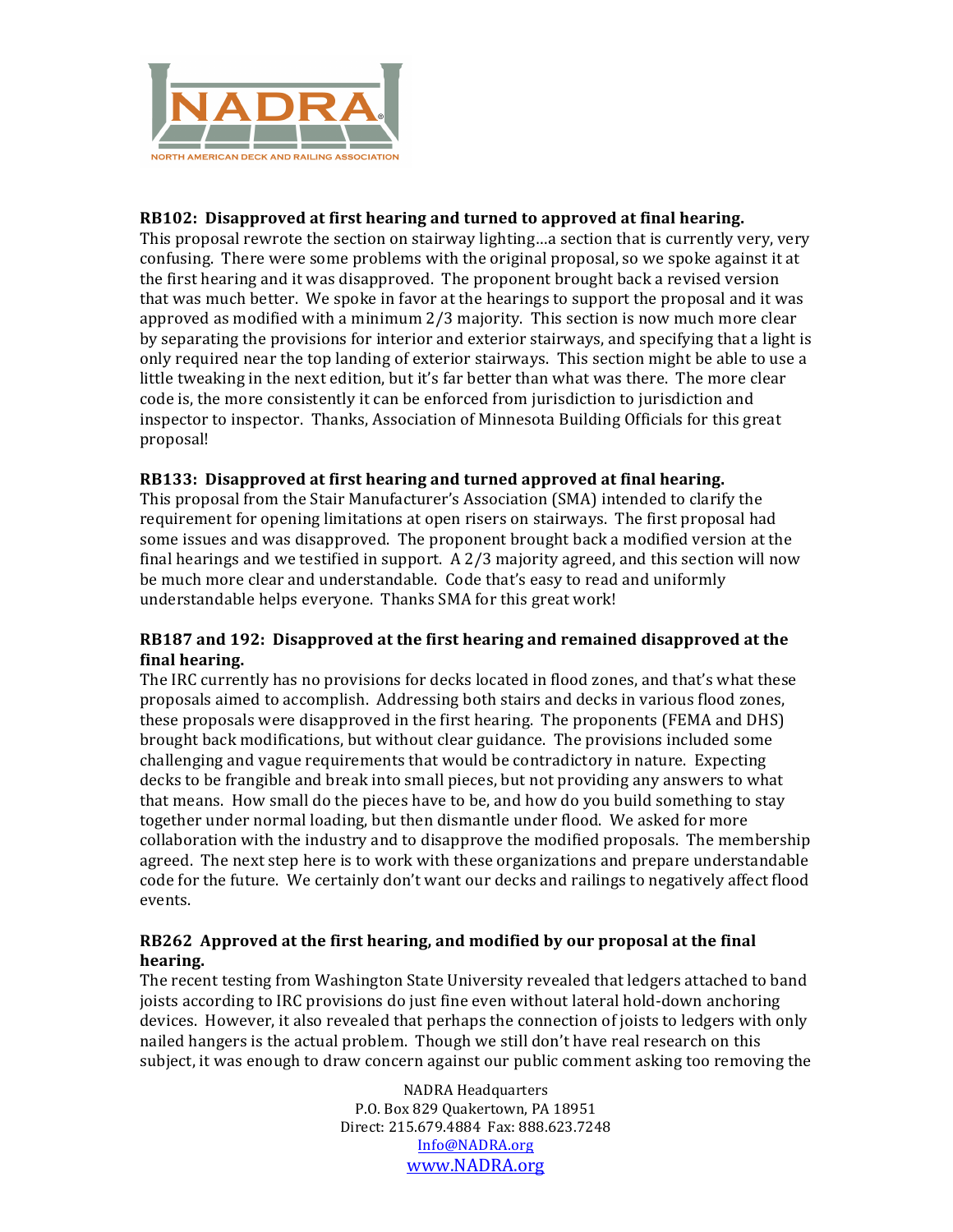

current lateral load anchor provisions from the IRC. It was felt that at least they connect two deck joists to the house better than hangers do. With this realization, it made sense to speak in favor of RB262 that provides a second "permitted" method for lateral load attachment. Though still a train heading down an unproven track, it made sense at this time for us to embrace the second detail and provide more options for the decking industry. The new detail connects four joists, better addressing the weak link discovered in the research than the current detail connecting only two. It can be installed from the outside and does not penetrate the thermal envelope of the building. Though still based on fear, not facts, it will be some temporary relief to the industry until thorough lateral load design methodology can be developed. This proposal was brought forth by the Washington Association of Building Officials, but had some technical issues that would have precluded certain flashing products, in appropriately referenced interior span tables and eliminated the use of naturally decay resistant ledger materials. With our expertise in the decking industry we suggested modifications to their proposal regarding these issues and won a 2/3-majority vote for approval.

**RB263** Approved at the first hearing and turned to disapproved at the final hearing. This proposal suggested an exception to the lateral load anchor detail and lateral load design for decks that do not have guards. While this may have helped in cases where inspectors blindly require lateral load anchors on even small ground level decks, it was just downright poor code language. An exception for something merely "permitted" could only imply that when you don't meet the exception it is indeed required. Besides connections for lateral loads, this detail would have allowed decks to be built with no bracing and be left swaying in the wind. Knowing decks better than any other professionals at the hearings, we clearly stood against this deregulation, as did SMA and NOMMA. How can we accept a construction standard for our industry that would allow a deck to have no lateral design consideration ... and prohibit a code administrator from requiring one? We couldn't. We did what was right and we spoke to the truth. We earned agreement in the vote and steered our industry in the right direction. These kinds of stances for our industry earned something even more important: Respect as a good contributor to the code development process...one worth listening to.

**RB265:** Disapproved at the first hearing and turned to approved at the final hearing. This NADRA proposal reorganized the ledger fastening table and provisions that came into the 2009 IRC so they would be more easily understood and consistently interpreted. Disapproved at the first hearing, we brought back modifications to the final hearing. The only significant change to intent in this proposal was to allow any type of  $\frac{1}{2}$  inch sheathing between the ledger and band joist for both lag screw and bolted connections. Currently the code provides no guidance on sheathing for two of the three attachment methods. With our experience in deck construction we were confident that a small  $\frac{1}{2}$  inch of foam between the ledger and band joist was not a significant concern to deck stability, but some proponents disagreed. Without testing to point to, this portion of our modification was over-ridden by a proposed modification from Simpson Strong Tie that would only allow wood structural panels or lumber sheathing for lag screwed connections. While we thank SST for their efforts and support on this much-needed reorganization of the ledger connection

> **NADRA Headquarters** P.O. Box 829 Ouakertown, PA 18951 Direct: 215.679.4884 Fax: 888.623.7248 Info@NADRA.org www.NADRA.org